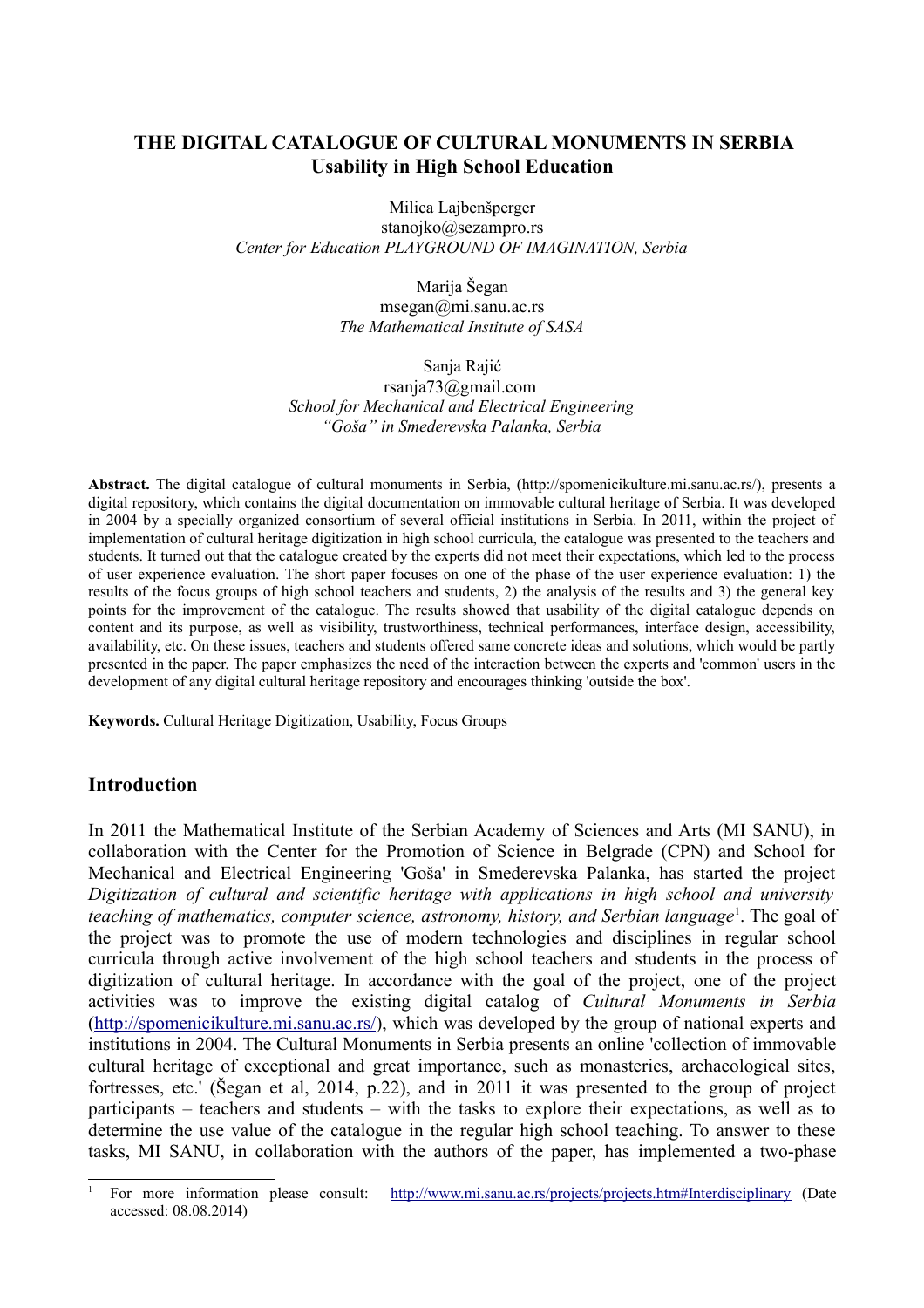examination of the user experience. The first phase of the examination was carried out in 2012 and consisted of the interviews and surveys of the project participants<sup>[2](#page-1-0)</sup>, and the second phase was carried out in 2013, which included the use of the focus groups.

This short paper focuses on the second phase of the research and its results.

## **Second Phase Research: Focus Groups**

On October 11, 2013 the authors of the paper have conducted a two focus groups – a guided discussion group on a particular topic – consisting of teachers and students of the *School for Mechanical and Electrical Engineering 'Goša'* in Smederevska Palanka, with a task:

- 1. to identify the needs and expectations of specific groups of users of digital content and repositories, dedicated to the cultural heritage
- 2. to register the suggestions of specific groups of users and to improve the digital catalog of Cultural Monuments in Serbia.

The goal of the focus groups was data collection and analysis, which will help the experts and the creators of the digital content and repositories, dedicated to cultural heritage, in further developing for educational purposes.

For the second phase research, the technique of the focus group<sup>[3](#page-1-1)</sup> was chosen because of the quantity and quality of the data, which could be obtained through the direct interaction of the group's participants. Although this technique is mainly used in Social Marketing<sup>[4](#page-1-2)</sup>, in recent years there has been increasing use in the field of digitization of cultural heritage<sup>[5](#page-1-3)</sup>, especially for the purpose of evaluation of the digital content and tools.

The selection of teachers and students of the *School for Mechanical and Electrical Engineering 'Goša'* in Smederevska Palanka was purposive. The school is located in economically underdeveloped area of the Danube District in Serbia, which has a rich, but not-digitized cultural heritage. Also, the school is involved in the project activities for more than three years. Finally, the principal, teachers, parents and students of the school were willing to cooperate.

In the first focus group, consisted of students, there were 10 participants: 9 male and 1 female, with the average age of 16. In the focus group of teachers, there were 4 participants: 1 male and 3 females, with the average age of 37,5. They had a different academic background in History, Psychology, Physics and Mathematics/Informatics. The number of the participants per group was not entirely adequate. The focus group of the students was over numbered, and the focus group of the teachers was scarce<sup>[6](#page-1-4)</sup>. Also, the gender balance was not achieved, and there was not equality in previous involvement in the project activities (some of the participants were involved more than a year, other less). Despite these, the good interaction within groups was achieved and personal attitudes, expectations, opinions and suggestions of the participants were recorded. Also, it was the

<span id="page-1-0"></span><sup>2</sup> The results of the first phase examination were presented in paper: Lajbenšperger M., Šegan M., & Rajić S. (2013). The Use of Modern Technology in Education: A User Study on the Digitization of Cultural Heritage. Journal of Education Culture and Society,  $2013/2$ ,  $71 - 76$ .

<span id="page-1-1"></span>There is a numerous literature referring to the technique of focus group, the authors of the papers suggest: Morgan D.L. (1988). *Focus groups as qualitative research*. London: Sage.

<span id="page-1-2"></span><sup>4</sup> For more information please consult: Dichter E. (1947). Psychology in Market Research. *Harvard Business Review*, Vol. 25, 432 – 443; Weinreich N.K. (2010). *Hands-On Social Marketing: A Step-by-Step Guide to Designing Change for Good*. SAGE Publications, Inc.

<span id="page-1-3"></span><sup>5</sup> For more information please consult: Dobreva M., O'Dwyer A., Feliciati P. (2012): User Studies for Digital Library Development, London: Facet Publishing; M. Dobreva et al. (2010). *EUROPENA v0.1. User and Functional Testing. Final Report*. Retrieved from:<http://goo.gl/8j4vuI> (Date accessed: 12.08.2014); Šola, T. (2002): Marketing in museums, Belgrade: Clio (on Serbian language)

<span id="page-1-4"></span>The ideal number of participants per group is  $6 - 8$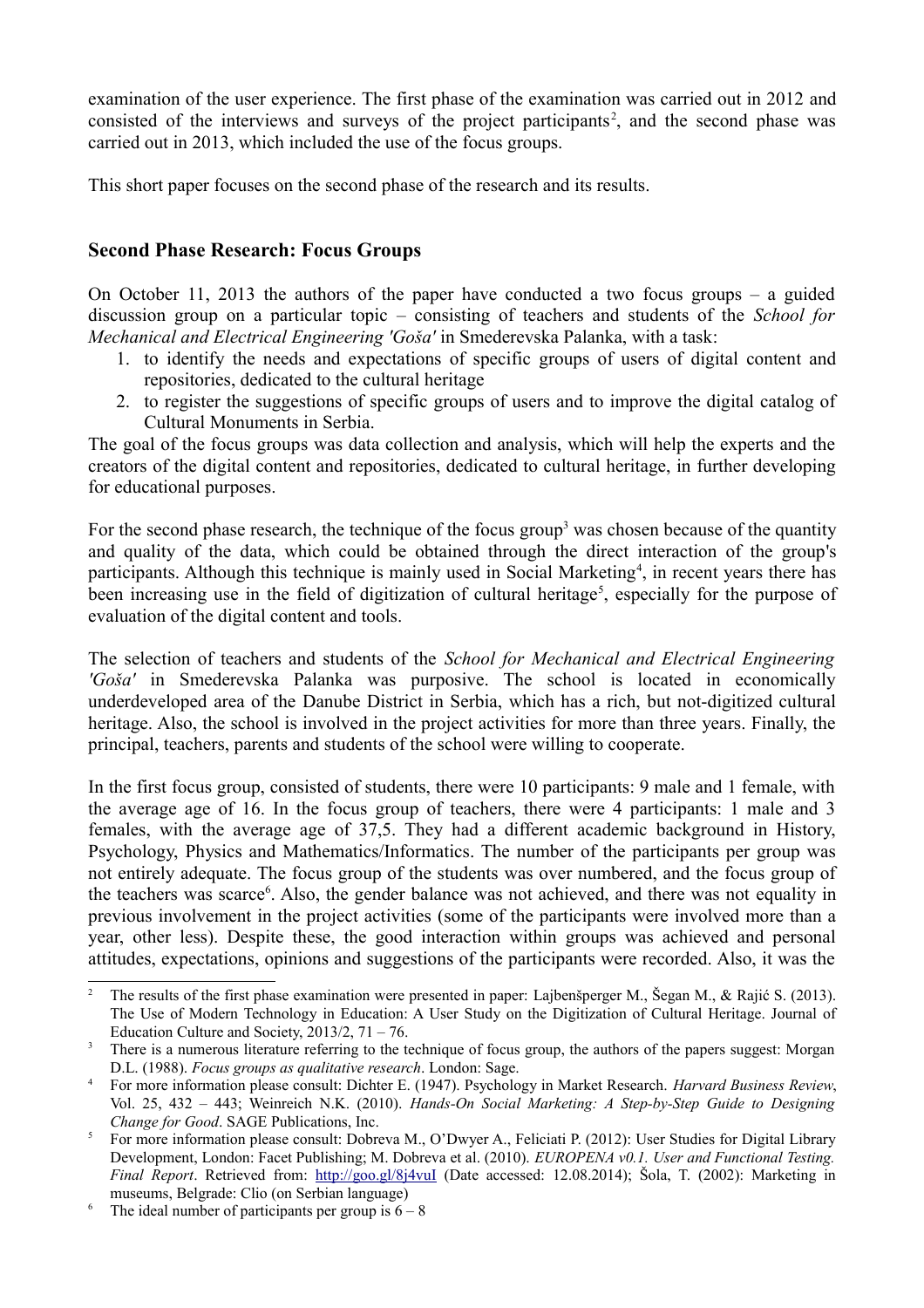very first time that the users of the digital content and repositories, dedicated to national cultural heritage, were asked for their opinions, which contributed to thinking 'outside the box'.

# **Results of the Second Phase Research**

The results of the second phase research are presented according to methodology suggested by the Center for Community College Student Engagement in Austin (FG Toolkit, 2010), but due to a limitation of a short paper, the following chapter includes only the first task, which was identified previously. The authors of the paper have decided to present the task which is crucial for further development of the digital content and repositories, dedicated to the cultural heritage in general. The presented task includes a few important research questions, the analysis of the participants' answers and the concluding remarks.

**Task 1.** Identification of the needs and expectations of specific groups of users of digital content and repositories, dedicated to the cultural heritage

### **What are the Internet habits?**

Research has shown that the access to the Internet is mostly from the home computers, as well as from the smart phones. The lack of the use of school computers for Internet access is due to the fact that schools have a small number of available computers, which have not an open access.

All the participants access the Internet because of communication, as well as for getting the information for personal use, business or school work.

The Internet as the information tool is widely used for the purposes of school work, since the participants find the existing school textbooks outdated. Furthermore, for the search of information, they mostly use the *Google Search* engine, the free encyclopedia *Wikipedia*, and, even if it is not designed with primary purpose of providing the general information, the service for social networking *Facebook*. They are accustomed to using one keyword during the search.

#### **What are the habits of using digital content and repositories of cultural heritage?**

All the participants are familiar with the existence of digital content and repositories dedicated to the cultural heritage. As an example of the national digital content of cultural heritage, the studentsparticipants are only familiar with the digital catalogue of *Cultural Monuments in Serbia*, due to their participation in project activities, and the teachers-participants are familiar with at least five different national digital cultural heritage repositories. All the participants, however, give the priority to the international cultural heritage presentations, such as the presentations within the free encyclopedia *Wikipedia,* and, surprisingly, within the service for the exchange of video content *YouTube*.

The participants access the digital content dedicated to the cultural heritage because of the work or because of the school assignments. The students-participants access the content following the advice of their teachers or by the random search. While teachers-participants are looking forward to every initiative for digital presentation of the cultural heritage, the students-participants are not particularly pleased. The students-participants believe that 'something unexpected' and 'especially interesting' can not be found in the presentations with 'cultural topics'. Even if they are not very pleased, they don't feel the resistance or fear to examine the content, because they believe that presentations of cultural heritage do not offer aggressive and inappropriate content, and also, are not infected with viruses.

The students-participants mostly use the articles of *Wikipedia* as the source of information on cultural heritage. They choose the *Wikipedia* over the other presentations for several reasons: visibility (the *Google Search* engine offers the articles of *Wikipedi*a among the first results of a search), accessibility and availability (open access to content) and comprehensiveness (the collection of information in one place). The teachers-participants prefer the presentations of official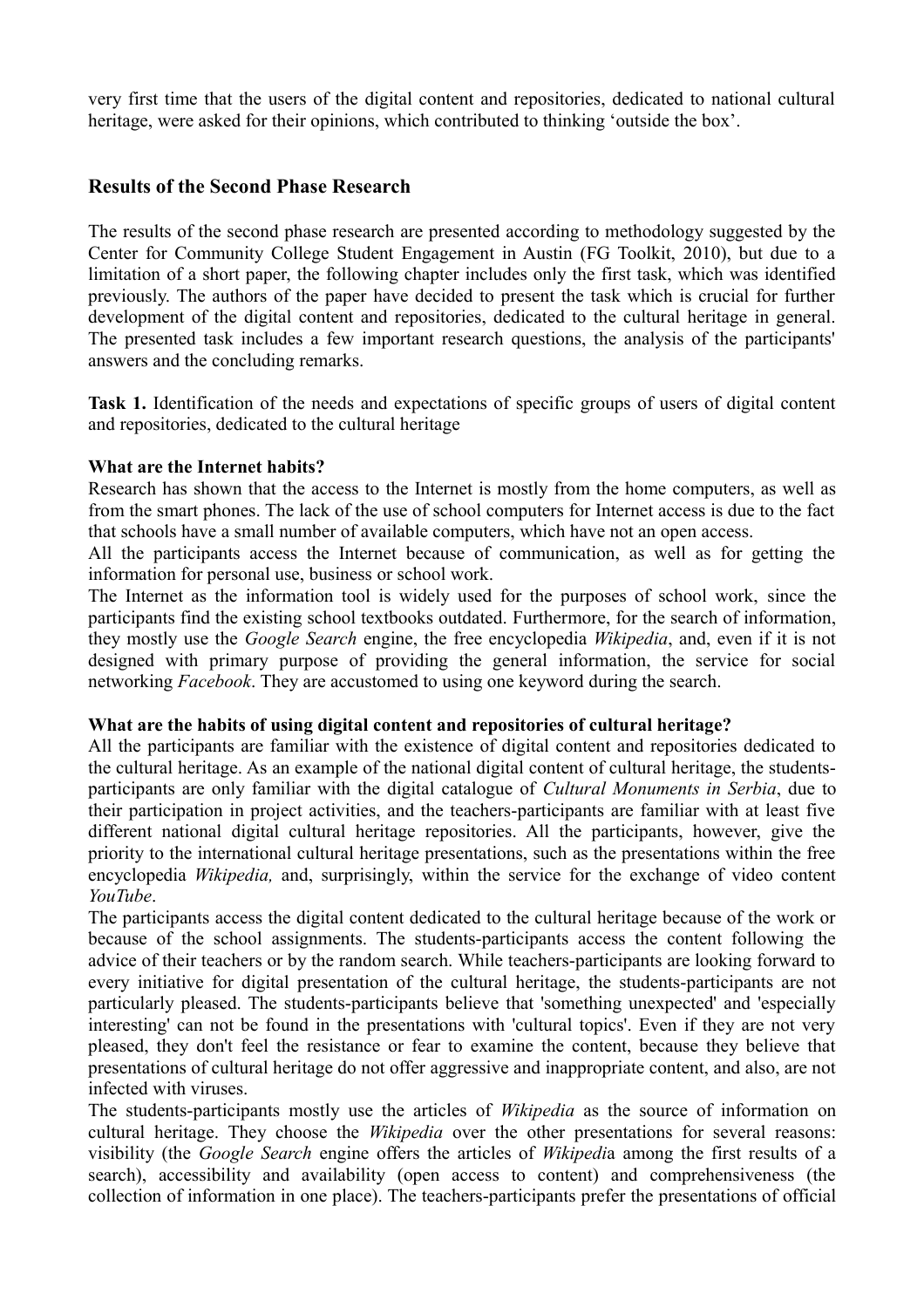institutions, since they believe that the content within the presentation of an official institution is trustworthy (unlike the information provided by *Wikipedia*).

### **What are the expectations and needs of the users of digital content and repositories dedicated to the cultural heritage?**

The participants expect greater visibility of the presentations dedicated to the cultural heritage. Their experience so far is that the information regarding the cultural heritage is not easily searchable, and it takes a lot of time to find appropriate presentation. They also expect an open access to the digital content, without the obligation to register, make an account or ask for the permission for viewing or downloading the content.

The participants look for the picture and a textual description of a cultural object first, and then for the other multimedia material. The students-participants give the priority to a picture, which is 'the most important part of the presentation of a cultural object', and textual description is viewed only as accompanying part of the picture. They expect to see a color picture of good quality, which attracts attention. There should be adequate support for handling the picture, e.g. possibility of magnification, downloading or storage. Also, it is preferable that there is more than one picture of a cultural object. Regarding the textual description, the students-participants look for a concise text with basic information (answers to the WH questions: who, what, when, where, why, how?). They presume the existence of a hypertext, through which they can reach further information. Also, they look for the description written in common, understandable language, without the technical terms. The teachers-participants, unlike the students-participants, give the priority to the textual description rather than a picture.

The students-participants connect the graphical design of a presentation of cultural heritage with the selection of colors. They do not expect to see black and white presentation, or a lot of white and empty space within the presentation ('white and empty space is unpleasant to look at'). The teachers-participants on the other hand, do not pay so much attention to the color, font or design ('the beauty of the presentation does not matter') as to the quality of information.

The teachers-participants consider that the information within the presentation of cultural heritage is trustworthy. They expect to find the source of information. The students-participants do not worry themselves with the question regarding the credibility of presentation, but they expect to find some kind of forum, where they can leave their comments or note. All the participants expect to find the contact information of the creators of content.

**Concluding Remarks.** The analysis of the answers of focus group's participants pointed out that the main problems of using the digital content and repositories, dedicated to the cultural heritage, are related to:

1. Availability – in economically underdeveloped areas there is a shortage of available technology (computers) to access the digital content and repositories of cultural heritage; The idea is to use a low-cost and affordable alternative, such as smartphones and tablets.

2. Accessibility – open access and open data, as the European Library has already demonstrated<sup>[7](#page-3-0)</sup>, will provide a greater use and re-use of a digital content;

3. Visibility – the proposal is to increase the visibility of the digital content and repositories through the appropriate promotion, for example through connection with social networking sites, online encyclopedias and applications for the smartphones;

4. Trustworthiness – the digital content should have some kind of proof that is reliable, for example the visible license, such is the Data Seal of Approval;

5. Crowdsourcing (People Science) – in creating the digital content the suggestion is to include not only the experts, but common people also. The idea is to achieve a dialogue between the two sides, which will result in creating the trustworthy content to mutual satisfaction;

<span id="page-3-0"></span>For further information please consult: *The European Library* <http://www.theeuropeanlibrary.org/tel4/access> (Date accessed: 15.08.2014)